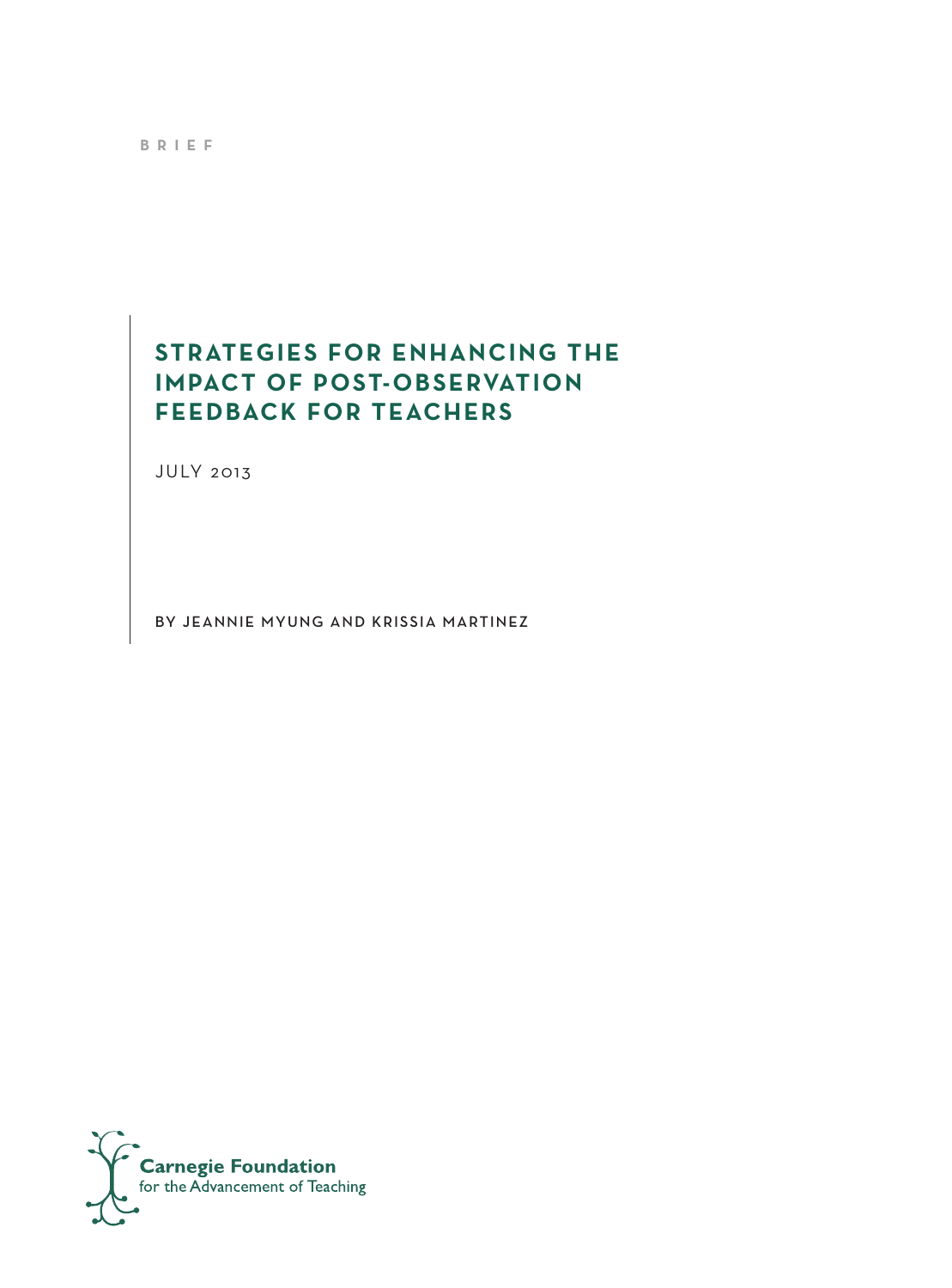"In many cases you are sending in principals to give feedback to teachers who they have been managing for 10, 15, 20 years, and they have never told that teacher that they need to improve. So now, after 15 years of working with this same person, they are about to have to sit down and tell them, 'Hey, you're not very good at this particular set of things.' Even for people who have the best of intentions, the psychology of that is hard."

> -Kevin Huffman, Commissioner, Tennessee Department of Education<sup>1</sup>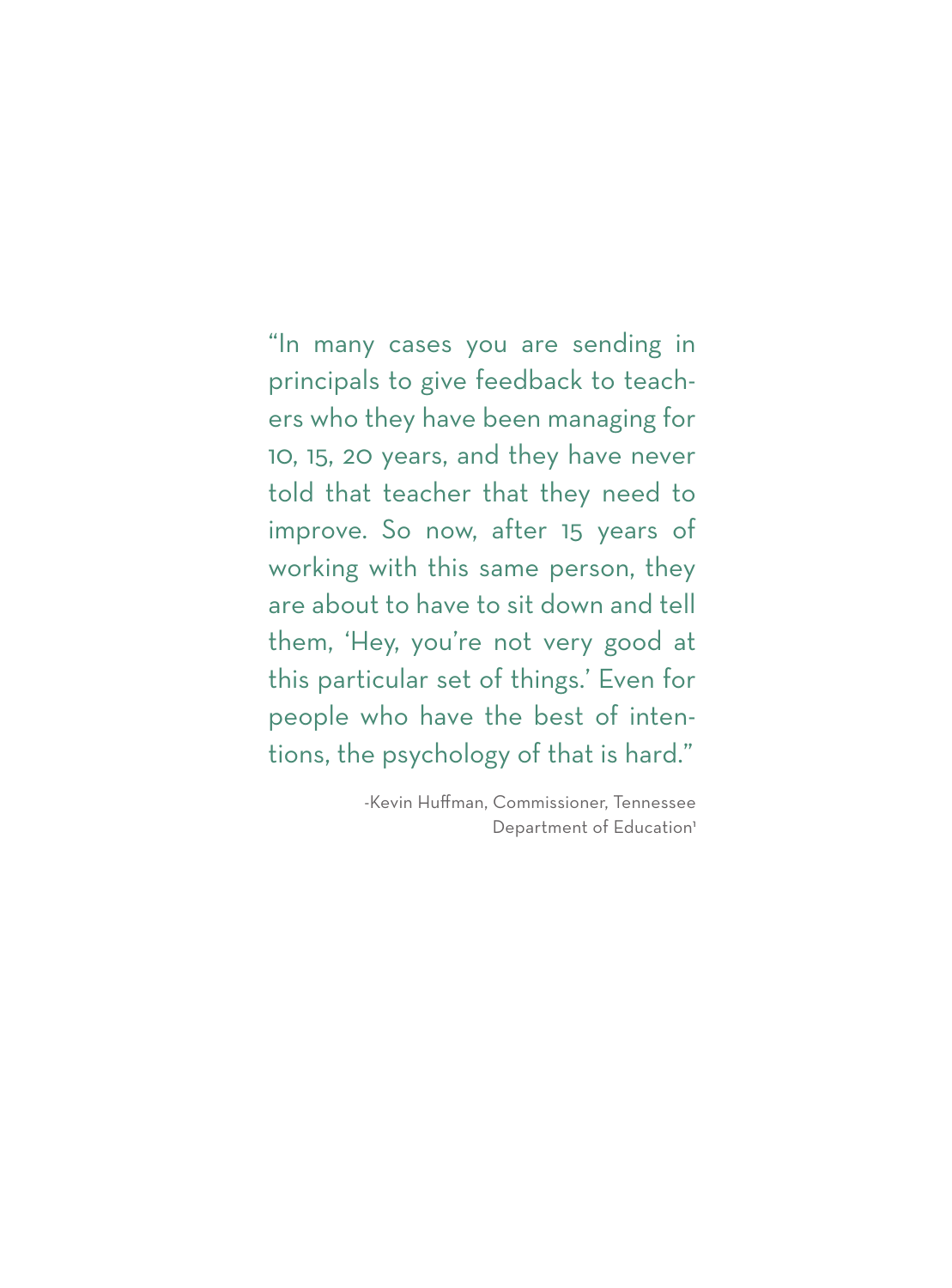# **Introduction**

Across the country, districts are committing to observing, assessing, and giving feedback to teachers multiple times a year. This is a departure from the traditional hands-off and indiscriminating approach to teacher evaluation and development. Just a few years ago, the story was very different only a quarter of teachers experienced evaluations that identified areas in need of development, and fewer than half of those teachers said they received useful support to improve.<sup>2</sup> Currently, school systems are dedicating an enormous amount of effort to accumulating data on teachers, but the field still has a lot to learn about how best to use data to support the improvement of teaching.

 $\blacksquare$  Feedback is information about the gap between the actual level and the reference level of a system parameter which is used to alter the gap in some way.<sup>3</sup>  $\blacksquare$ 

This brief, the result of a 90-day cycle (see highlight box), examines the features of postteacher-observation feedback conversations between principals and teachers that orient teachers for receptivity and learning. We focused specifically on teachers' conversations with their principals because many of the current teacher evaluation policy reforms place principals in the feedback-giving role, despite the limited guidance available on how this can be done well. The experience of receiving feedback from a supervisor

is qualitatively different from receiving feedback from a peer, colleague, or other whose judgments are not as consequential. Feedback from supervisors certainly can produce more anxiety.

The observation process is commonly considered to be an accountability-oriented activity, with the main purpose of feeding data back to the administration to inform decisions about hiring, firing, development, or promotion. However, a conversation that provides feedback after an observation also holds great potential to foster teacher learning and improve teacher practice. We find that even in the context of accountability, teachers and principals can have learning-focused feedback conversations that promote teacher self-reflection and development. However, this is a challenging task that requires both teachers and principals to skillfully attend to the tensions that arise where the goals of accountability and learning intersect.

#### **Theory**

The Biopsychosocial Model of Responses to Threat

Imagine a teacher talking with an administrator who has just observed his classroom. What might he be thinking? After our many conversations with teachers, it is apparent that one dominant response is *threat perception*. This teacher would be aware that his professional image as an effective educator and even livelihood are potentially threatened. A long line of research from the field of psychology on the *biopsychosocial model of chal-*

### **90-Day Cycle**

A 90-day cycle is a disciplined and structured form of rapid inquiry aimed at developing timely and useful information for practitioners. An essential feature of 90-day cycles is the integration of scholarly and practitioner knowledge-melding theory with best practice to provide actionable knowledge. 90-day cycles are not intended to be exhaustive studies, but rather quick turn-around pieces on timely topics.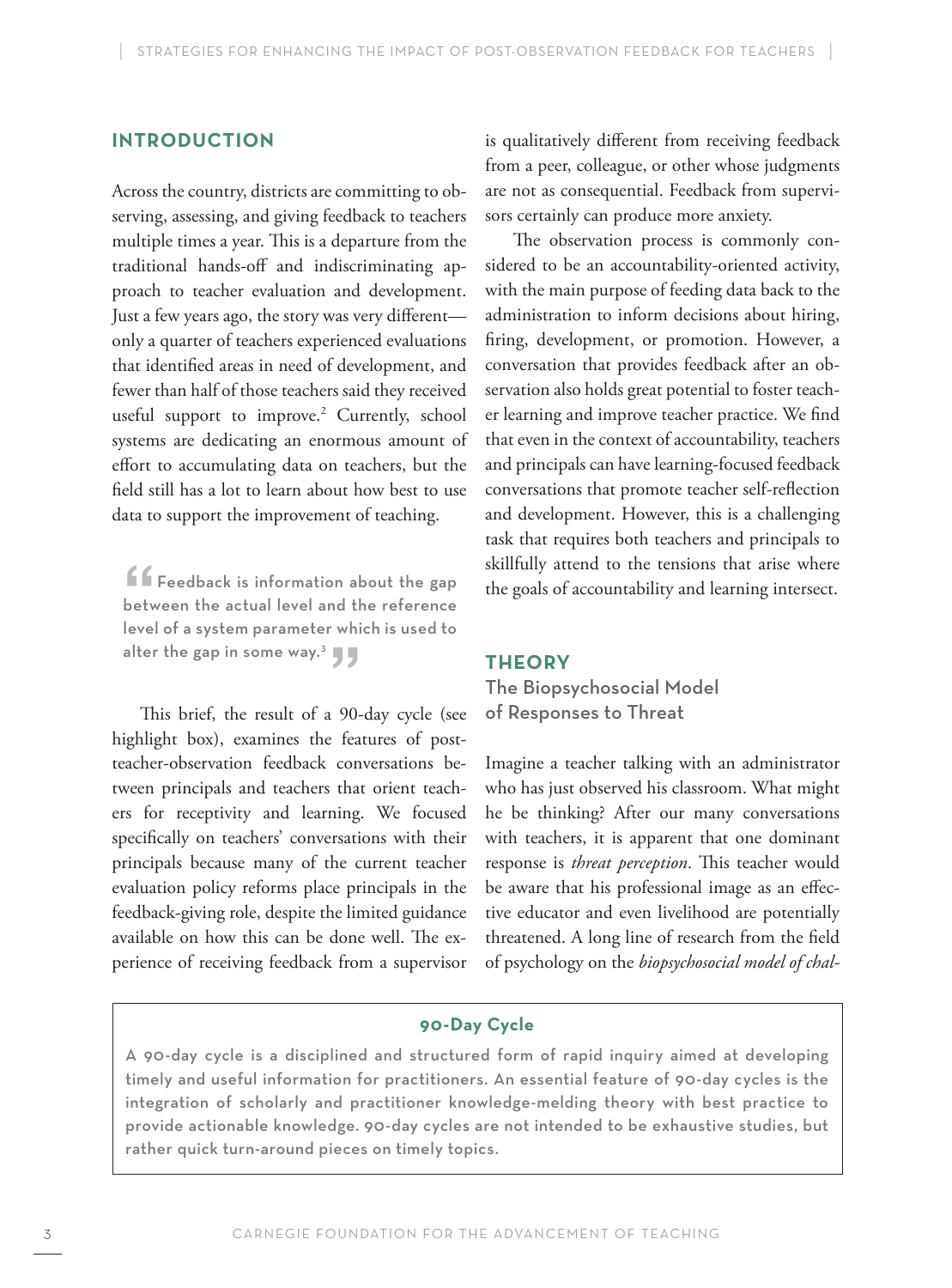*lenge and threat* offers insight into the experience of teachers. This model applies to motivated performance situations, in which the performer is evaluated and the outcome of the evaluation is relevant to his or her personal goals.<sup>4</sup> While our study is the first we have come across that applies this theory to the teacher observation and feedback process, the biopsychosocial model of challenge and threat has been applied to areas including test taking, public speaking, and athletic competition. According to the model, the way we perceive a situation determines whether that event will be psychologically processed as a threat or received as a challenge. The perception of threat evokes an automatic reaction—one that evolved long ago in human history and that is biased toward survival. Threat responses mobilize our minds and even our bodies in extreme ways, raising our heart rate or releasing hormones or other stress chemicals that facilitate the fight or flight response. Importantly, however, psychological research shows that not all adversity is viewed as a threat. Often, the same experience can be viewed as a challenge. Research



Figure 1. A teacher's appraisal of the relative balance of the demands and resources of an evaluative situation will influence the extent to which he or she experiences challenge versus threat.

finds that the mind and the body process challenges differently. Challenges, these studies show, mobilize the body similarly to threat responses, but in such a way that the mind is still flexible and open to changes or alternatives, allowing space for creativity or thoughtfulness. Under motivated performance conditions, we experience a sense of challenge when we feel we can access the necessary resources to fulfill the demands facing us. We experience a sense of threat when we do not feel we can access the necessary resources to fulfill our demands.<sup>5</sup>

This long and extensive line of research has direct relevance to the feedback interaction. A teacher being critiqued can view the same feedback either as a threat to her core self or as a challenge for improving her abilities. Crucially, how a teacher defines the interaction (or how the administrator portrays it) can have profound effects on whether it leads to improved practice—effects that happen both in the mind and on a biological level in the body. In sum, an important insight is that it is not *the feedback* per se that causes teachers to react positively or negatively. Instead, it is the perceived *meaning* of the feedback—the recipients' interpretation, or "*appraisal,"* of it—that can cause it to have positive or negative effects.

Imagine again that conversation between a teacher and an administrator who has just observed his classroom. If the teacher positively appraises his own abilities, has knowledge of the evaluation process, trusts his relationship with this administrator, and has a sense of belonging in the school community, it is likely the teacher will experience this evaluative moment as a challenge—an opportunity to share his strengths and receive feedback on how to improve. Alternatively, if the teacher is uncertain about what to expect from the observation and feedback process, lacks trust in his administrator, or doesn't feel a sense of belonging in the school community, it is likely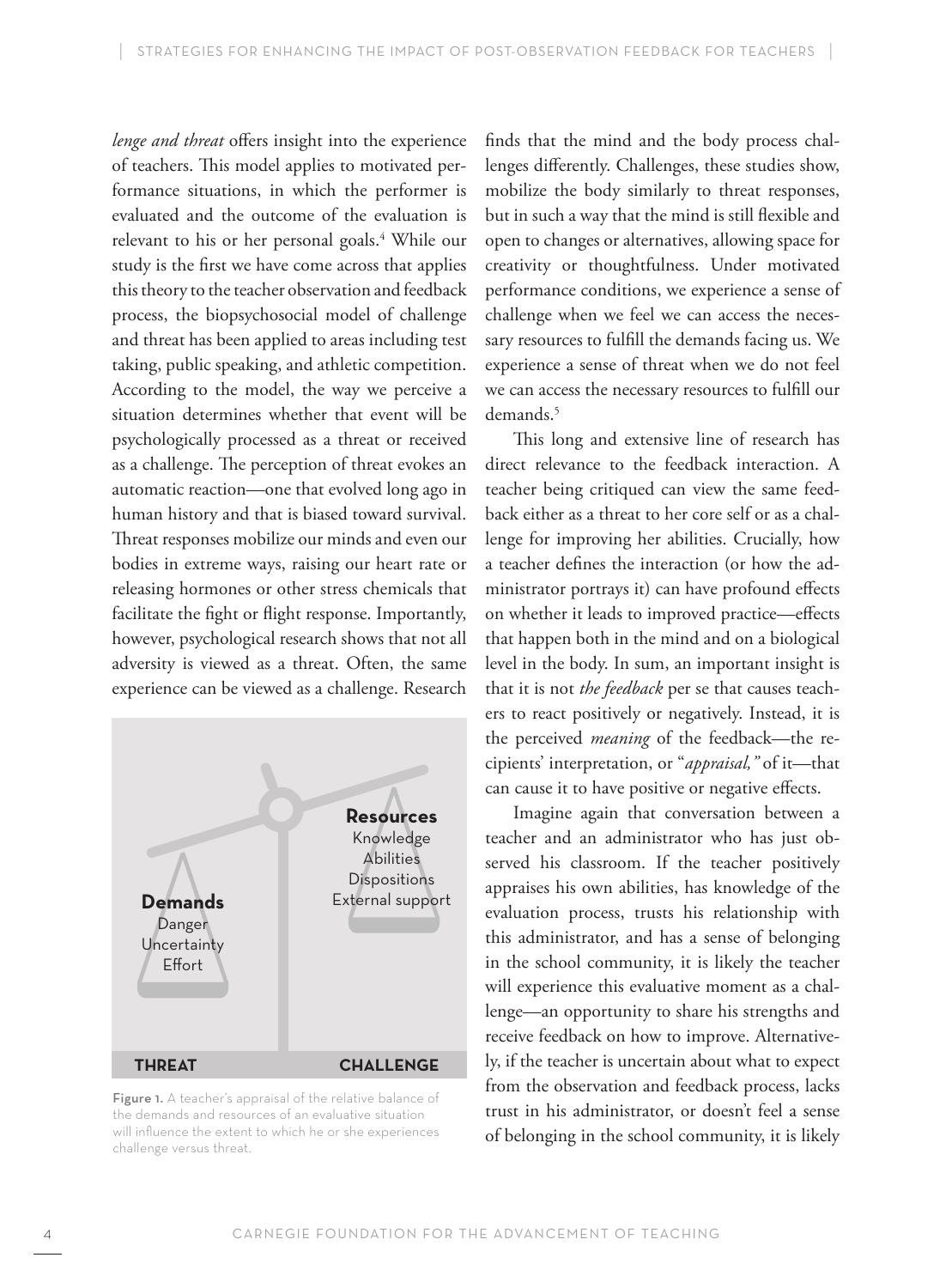that teacher will experience the observation and feedback process as a threat. Consequently, that response can interfere with the teacher's interpretation of and willingness to respond to what he hears.

The teachers we interviewed for this study did not manifest this challenge response when receiving feedback from their principals, though some did manifest a challenge response when receiving feedback from a coach or mentor. The teachers described the evaluation experience as "nervewracking" and "terrifying," or as an "out-of-body experience." When reflecting on a post-observation conference, a teacher recalled "just nodding" throughout the entire conversation. These are classic descriptions of a threat state, which prepares individuals to respond effectively to potential dangers but does not prime them for learning, creative thought, or behavioral flexibility.6

To foster receptivity and learning-oriented feedback conversations, principals and teachers need to remain attuned to the potential for this threat response. If teachers don't sense that their core abilities are under indictment, they are more likely to see the conversation as an opportunity for growth—a chance to meet the challenge of continuous improvement of practice. Given that teachers need feedback on their performance to improve, what can be done so that they are more likely to see that feedback as a challenge and not as a threat? Here are some things that seem to effectively lead to that appraisal.

### **Findings**

Threats to Teachers in Feedback **Conversations** 

What are some reasons why feedback conversations are threatening rather than challenging? Below are some of the features of these conversations that teachers talked about in our interviews. We focused our interviews on new teachers because we expected the stress associated with the observation and feedback processes would be different for a novice, untenured teacher than for an experienced teacher. Note that the teachers' responses have little to do with their level of performance (and presumably therefore with the evaluative messages contained in the feedback). Both teachers who were identified as needing a great deal of help and teachers identified as being among the best reported that these features of feedback conversations made them feel threatened.

# **E** *Evaluations based on a "thin slice"*

Teachers can feel threatened by judgments about their teaching based on only a thin slice of their daily activities. Teachers recognize that the principal's time is scarce, but such scarcity raises the stakes for teachers who feel they have few opportunities to make a good impression. For example, though one teacher was supposed to receive multiple observations throughout the school year, he correctly predicted that his first observation would also be his last. The infrequency of classroom observation can make it difficult for teachers to feel relaxed and competent in the classroom. As one teacher put it, teaching under observation felt like "performing a dog and pony show." Teachers are aware they are being judged, and even if the judgment doesn't lead to a consequential personnel decision, teachers value their principal's opinion of them as professionals. In addition to making teachers feel misunderstood or undervalued, infrequent observation hampers the principal's ability to give the teacher useful feedback. The principal may have walked in on an exceptionally challenging classroom moment. Alternatively, the principal may have observed an uncharacter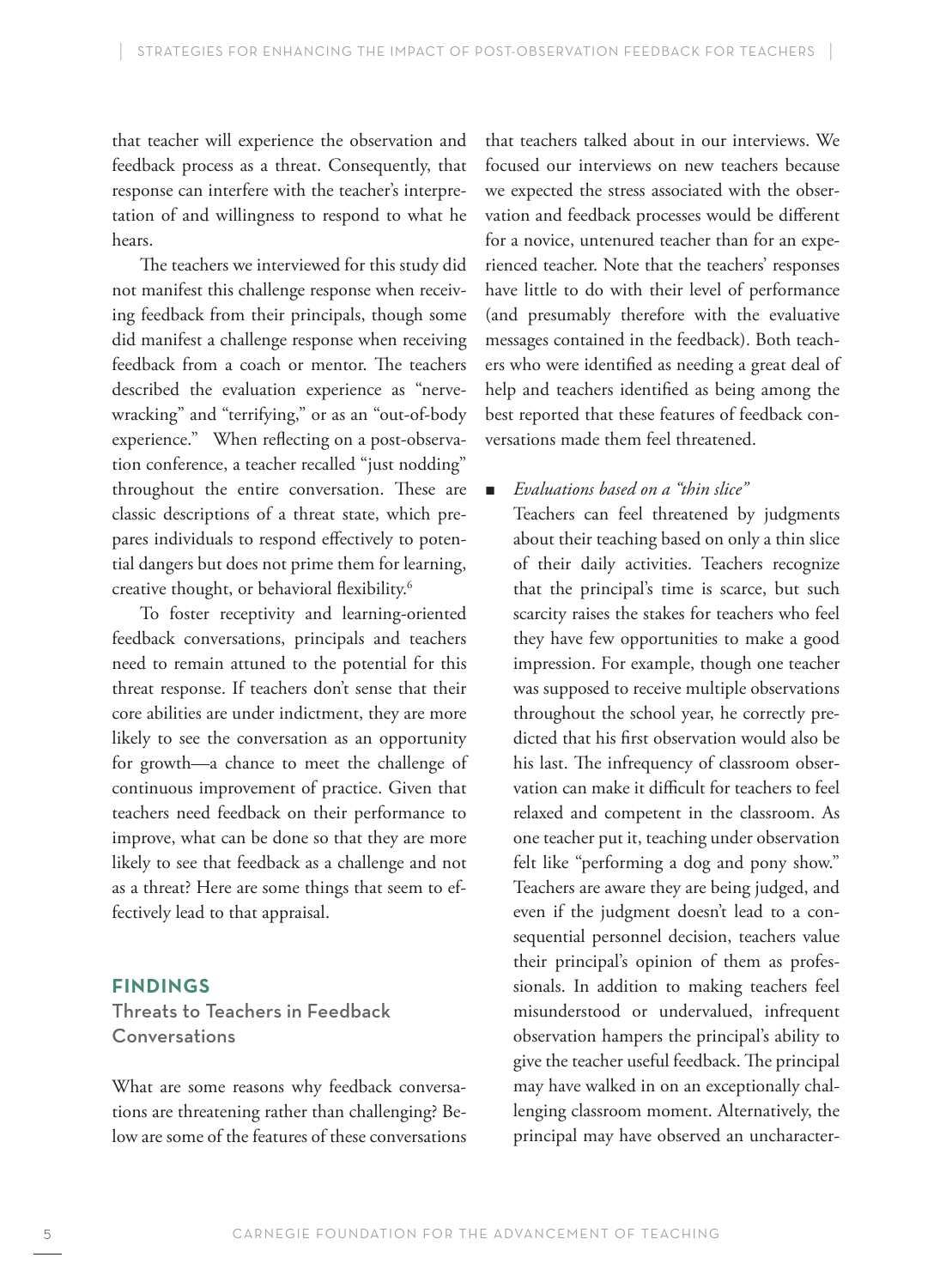istically well-executed lesson and missed the opportunity to help the teacher address more typical pedagogical challenges.

## *Unclear expectations*

Teachers tend to prefer announced visits to unannounced visits, as they allow for "mental preparation." However, even in the case of announced visits, teachers often don't know what to expect beyond the day and time of the visit. Similarly, and perhaps as a consequence, the teacher does not know what to expect from the post-observation conversation. Teachers described the wait between observation and debrief as "excruciating." During this time, they reported "playing out every possible interpretation of the observation." They enter into the feedback conversation unsure of purpose, of what is to come, and therefore distracted by insecurities.

### J *Sense of disempowerment*

The functions of evaluation and improvement are conflated in the observation experience. Teachers we spoke with recounted the common refrain from principals that they are "there for your improvement." Yet no matter how often such phrases are repeated, until teachers experience professional support from their principals they will assume observations are being used solely to judge them. Feedback feels like something done *to* them, rather than *for* them.

 $\blacksquare$  *Absence of helpful information* 

Few teachers we spoke to could recall so much as a single piece of concrete feedback they received in a formal observation post-conference that helped to improve their practice. More often, they were given a summary of the lesson and their effectiveness rating according to a district rubric, neither of which helped inform their teaching or guide their improvement.

# **Resources for teachers in feedback conversations**

A teacher's appraisal of available resources represents another critical factor in determining whether that teacher experiences challenge or threat in feedback following observation. When individuals believe they possess sufficient resources to cope with the demands of a performance situation, they are more likely to experience a challenge response. In the challenge state, individuals feel invigorated and motivated to meet the challenge. Under threat, they feel their "self" is on the line. Equipping teachers with resources to turn to in response to feedback suggestions and setting clear expectations for the structure of both the observation and feedback conversation will help them cope with the stress inherent in any performance evaluation. These strategies can mitigate the anxiety teachers experience and empower them to take advantage of the feedback conversation to improve their practice. The following strategies represent critical attributes of a feedback process that can mitigate teacher anxiety and increase the uptake of feedback.

# **B** Scaffold listening strategies to foster an improve*ment-oriented conversation*

When individuals are under stress in a performance situation and experience a threat, they have a heightened sensitivity to negative cues—they look for markers of threat such as negative verbal or non-verbal communication.7 This also occurs when an individual is in a mindset of mistrust. Everything seems to reinforce the notion that the other person is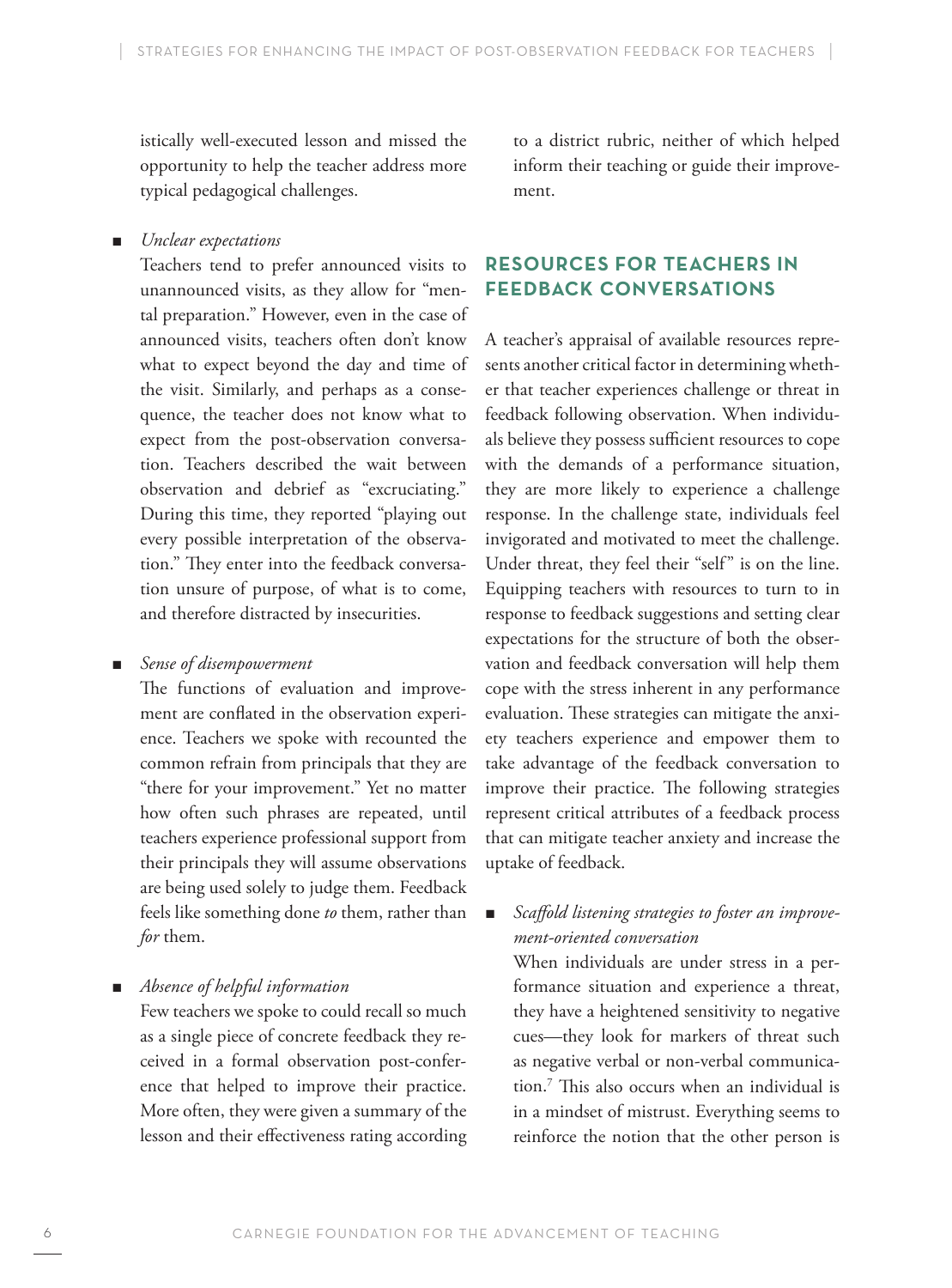not trustworthy. In reflecting upon a feedback conversation, one teacher described being pre-occupied with his binary classification whether his principal thought he was a good teacher or a bad one. This mental interference describes some of the "noise" that undermines the opportunity for meaningful communication.

Most communication experts agree that active listening is a critical factor in effective manager-employee exchanges. Active listening includes such behaviors as empathetic body language, posing helpful questions, validating employee expression through considerate conversation turn-taking, and paraphrasing to ensure mutual understanding.<sup>8</sup> Listening strategies such as paraphrasing, reflecting, drawing out, taking notes, and asking follow-up questions are some techniques a principal can use to gain insight into the teacher's challenges and circumstances. The principal becomes better able to probe deeply into difficult issues and redirect the conversation when necessary. Simultaneously, these listening strategies can make the teacher feel heard and understood. Several teachers and coaches mentioned that asking the right question is essential to helping teachers identify what needs improvement. One teacher stated that her coach made her feel more capable by restating her own words using professional language: "Normally, I would be super inarticulate, and she would rephrase it. I might say 'the kids really liked the lesson,' and she would say, `You were using engagement strategies.' She helped me develop terminology for what I was doing."

Sequence the conversation into a predictable for*mat*

Anxiety has been defined as "a state of helplessness, because of a perceived inability to predict, control, or obtain desired results or outcomes in certain upcoming personally salient situations or contexts."9 Clarifying expectations and improving the teacher's ability to predict the process and results of a feedback conversation have the potential to lessen the level of anxiety and helplessness a teacher experiences.

Start with an affirmation of what is working Teachers consistently reported that the quality of feedback conversations could be improved if the conversations started with an authentic recognition of what is working. "Principals should start a conversation with something that is going well," a teacher told us. "Teaching is a difficult profession and it is easy to break down and want to quit . . . [but] everyone does something well." Recent research also supports these teachers' sentiments. Novices tend to seek and respond to positive feedback, which acts to increase their commitment to the task. In contrast, experts tend to seek and respond to negative feedback.10 Starting on a positive note affirms for teachers that the conversation will be focused on supporting them to become better teachers and helps clarify that they are not at risk of being terminated.

# ■ *Address the teacher's concerns*

To foster a climate of autonomous, self-reflective colleagueship, principals must enable teachers to be primarily responsible for judging the success of their own work.<sup>11</sup> Teachers we spoke with were eager to have an opportunity to be heard and understood. They wanted face-to-face time with their principals to discuss their own philosophies, goals, and con-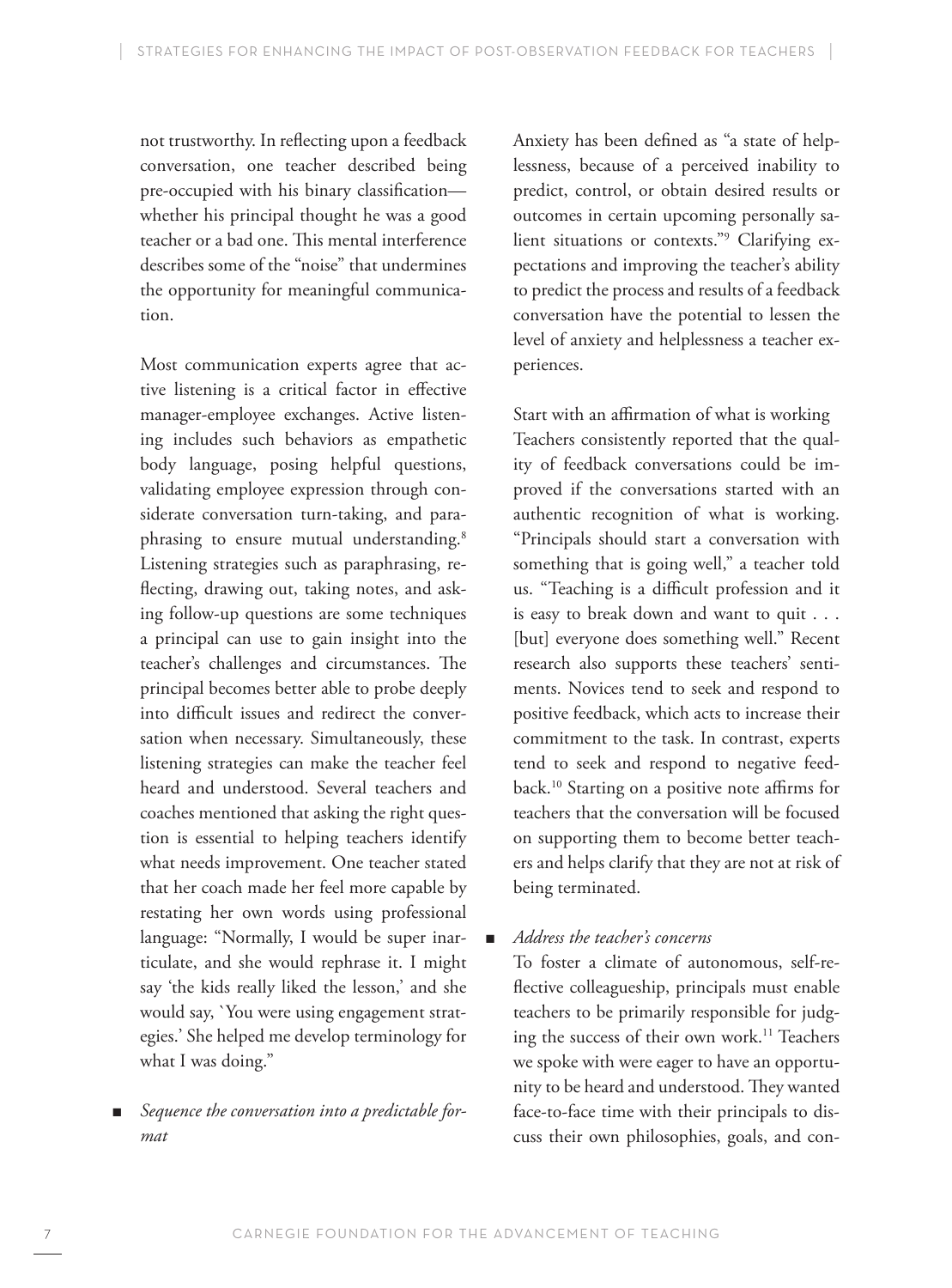cerns. Several teachers expressed the idea that teachers are their own toughest critics; they find themselves reflecting on their teaching practice not just after the lesson is completed, but during it. As one teacher put it,"even during a lesson I am reflective. I think about what I could have done differently, or what I should have done instead." Another teacher we spoke to mentioned that being invited by her principal to share her thoughts on the strengths and weaknesses of her own teaching also gave her the opportunity to showcase that she is a self-reflecting practitioner with her own opinions. Another teacher felt that voicing her concerns gained her respect from her principal, encouraging her to seek help more often, while a mentor we interviewed underscored the importance of giving teachers the opportunity to reflect before offering them feedback: "by listening, you hear what teachers need most."

Following an observation, the principal has insights and suggestions for the teacher, but the teacher also has unique insights into the challenges she faces in her classroom. In many cases, these insights can and should affect the principal's interpretation of what he or she observed. If given the opportunity to design the feedback process, one teacher said that he would "tweak feedback so it enhances what teachers are trying to do." Principals may enter into a feedback conversation with information they want to give the teacher to help that teacher improve, but feedback also has instrumental value to a teacher. In fact, research shows that employees often want feedback in a particular area, but are inhibited by the strong social risks associated with asking for feedback directly, such as the image-costs of coming across as uncertain, incompetent, or

insecure.12 Seeking feedback can foster a sense of control in the seeker,<sup>13</sup> and feedback that is actively solicited is more difficult to subsequently reject.<sup>14</sup> In other words, feedback is more likely to be taken-up if it was sought out to begin with.

# ■ *Co-develop next steps*

The teachers we interviewed indicated that the feedback they find helpful is concrete and specific. They want an idea for change that they can remember and implement. A teacher said that, ideally, the principal and teacher would "create an actionable plan together." Another teacher wished her feedback conversation had been more "interactive"—she had more insights about next steps than she felt comfortable sharing. The principal's expertise and access to resources in combination with the teacher's first-hand knowledge of her context, challenges, and strengths provide the information necessary to best identify next steps.

J *Putting it all together: Design principles at work* A model for a successful feedback conversation might begin with a warm and clear opening in which the teacher reviews the aim of the lesson observed and articulates her aim for the feedback conversation. The principal would similarly state her aim for the conversation. Then the pair would focus on the positive aspects of the lesson. The teacher would be given the opportunity to talk about what she thought went well. The principal would reiterate and affirm what the teacher mentioned and then extend the positive focus by commenting on other things that went well in the lesson. Next, the teacher would seek feedback from the principal in areas of challenge where she could improve. The principal might help problem-solve these challenges with the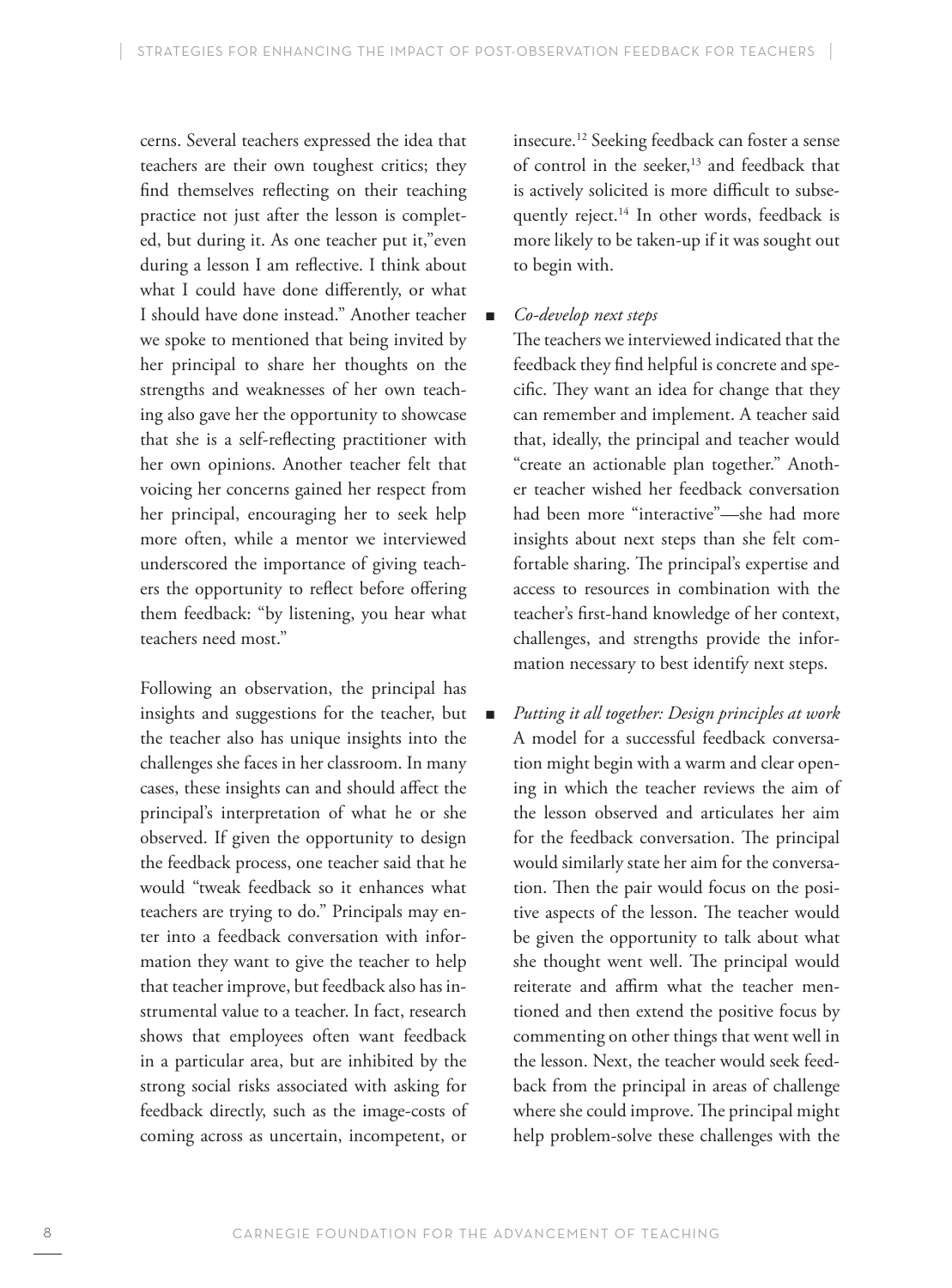teacher or connect her with appropriate resources. The principal would then offer her ideas for improvement. Then, the two would generate and prioritize next steps together. Finally, the feedback conversation would end with revisiting the next steps and with a mutual appreciation for the time together. Throughout the conversation, the principal is paraphrasing the teacher's concerns and the teacher is prompting the principal for deeper clarification when necessary.

This project produced a representative feedback protocol that scaffolds a conversation of this nature. In developing the protocol, we tested many of the features of productive feedback discussed in this brief. A version of this protocol is available in the Appendix. Protocols are helpful by explicitly reminding users of the minimum steps necessary to ensure quality. While protocols can be criticized as overly prescriptive or over-specific, getting the steps right is hard, even when you know what they are. A protocol can cut through the noise surrounding feedback conversations (new expectations for principals and teachers, anxiety about judgment, unclear intentions,

high-stakes) and act as a grounding resource to help participants navigate the conversation and achieve its aim.

# **Conclusions**

In this brief we noted the relationship between feedback conversations and the anxiety a person can feel in any high-pressure performance setting. Drawing on long-standing psychological theories of how our minds and bodies mobilize to deal with stress, this discussion builds on the premise that teaching evaluations hold the potential to do both harm and good. If handled badly, feedback can threaten teachers, causing them to hunker down and cling to the familiar. Under rapidly proliferating teacher evaluation reforms, teachers of all abilities experience uncertainty and anxiety around the feedback experience. Yet as we've shown, feedback following a classroom observation can be a powerful resource for teacher improvement. Approached with the strategies outlined here, feedback conversations can challenge rather than threaten, encouraging teachers in pedagogical advancemeent and the steady improvement of practice.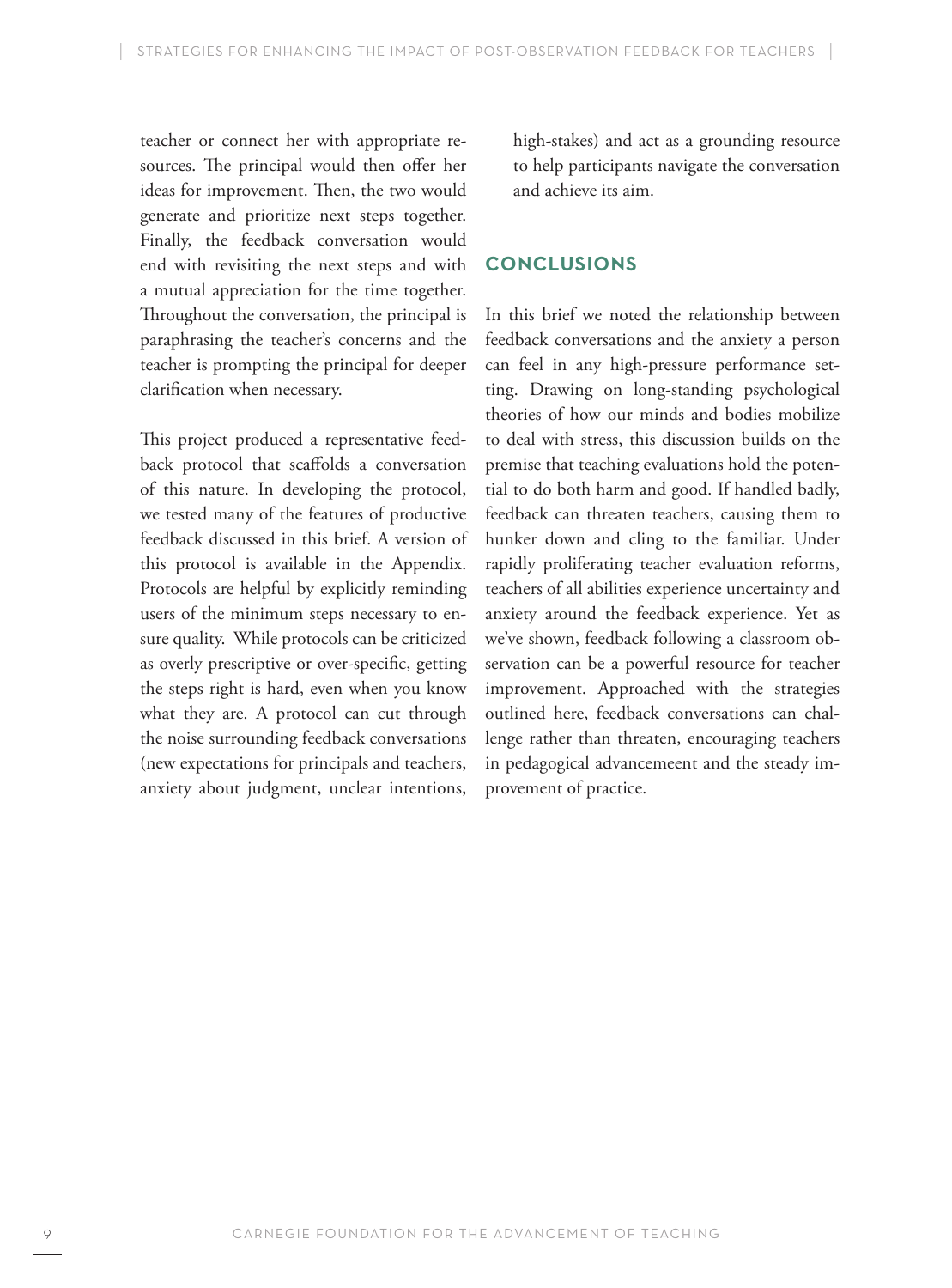# **NoteS**

- <sup>1</sup> Ting Yu, "The Measure of a Teacher," *One Day*, no. 15 (2012) 26-35.
- <sup>2</sup> Arkalgud, Ramaprasad, "On the Definition of Feedback," Behavioral Science 28, no. 1 (1983): 4-13.
- <sup>3</sup> Daniel Weisberg, Susan Sexton, Jennifer Mulhern, and David Keeling, *The Widget Effect* (Brooklyn, NY: The New Teacher Project, 2009) 2-42.
- Jim Blascovich, Wendy Berry Mendes, Joe Tomaka, Kristen Salomon, and Mark Seery, "The Robust Nature of the Biopsychosocial Model of Challenge and Threat: A Reply to Wright and Kirby," *Personality and Social Psychology Review* 7, no.3 (2003): 234-243.
- <sup>5</sup> Joe Tomaka, Jim Blascovich, Jeffrey Kibler, and John M. Ernst, "Cognitive and Physiological Antecedents of Threat and Challenge Appraisal," *Journal of Personality and Social Psychology* 73 (1997): 63-72.
- <sup>6</sup> Alice M. Isen, "Missing in Action in the AIM: Positive Affect's Facilitation of Cognitive Flexibility, Innovation, and Problem Solving," *Psychological Inquiry* 13, no. 1 (2002): 57-65.
- <sup>7</sup> Jeremy P. Jamieson, Matthew K. Nock, and Wendy Berry Mendes, "Mind over Matter: Reappraising Arousal Improves Cardiovascular and Cognitive Responses to Stress," *Journal of Experimental Psychology-General* 141, no. 3 (2012): 417-422. Also see Jeremy P. Jamieson and Stephen G. Harkins, "Mere Effort and Stereotype Threat Performance Effects," *Journal of Personality and Social Psychology* 93, no. 4 (2007): 544- 564.
- <sup>8</sup> Stephen P. Robbins and Phillip L. Hunsaker, *Training in Interpersonal Skills: TIPS for Managing People at Work* (Upper Saddle River: Prentice Hall, 1996).
- David H. Barlow, "Awards for Distinguished Scientific Applications of Psychology Unraveling the Mysteries of Anxiety and Its Disorders from the Perspective of Emotion Theory," *American Psychologist* 55, no. 11 (2000): 1245-1265.
- <sup>10</sup> Stacey R. Finkelstein and Ayelet Fishbach, "Tell Me What I Did Wrong: Experts Seek and Respond to Negative Feedback," *Journal of Consumer Research* 39, no. 1 (2012): 22-38.
- <sup>11</sup> Tom Coens and Mary Jenkins, *Abolishing Performance Appraisals: Why They Backfire and What to Do Instead* (San Francisco: Berrett-Koehler, 2002).
- <sup>12</sup> Susan J. Ashford, Ruth Blatt, and Don Vande Walle, "Reflections on the Looking Glass: A Review of Research on Feedback-seeking Behavior in Organizations," *Journal of Management* 29, no. 6 (2003): 773-799.
- <sup>13</sup> Susan J. Ashford and J. Stewart Black, "Proactivity during Organizational Entry: The Role of Desire for Control," *Journal of Applied Psychology* 81, no. 2 (1996): 199-214.
- <sup>14</sup> Daryl J. Bem, "Self-perception Theory," in *Advances in Experimental Social Psychology: 6, ed. Leonard Berkowitz* (New York: Academic Press, 1972) 2-57.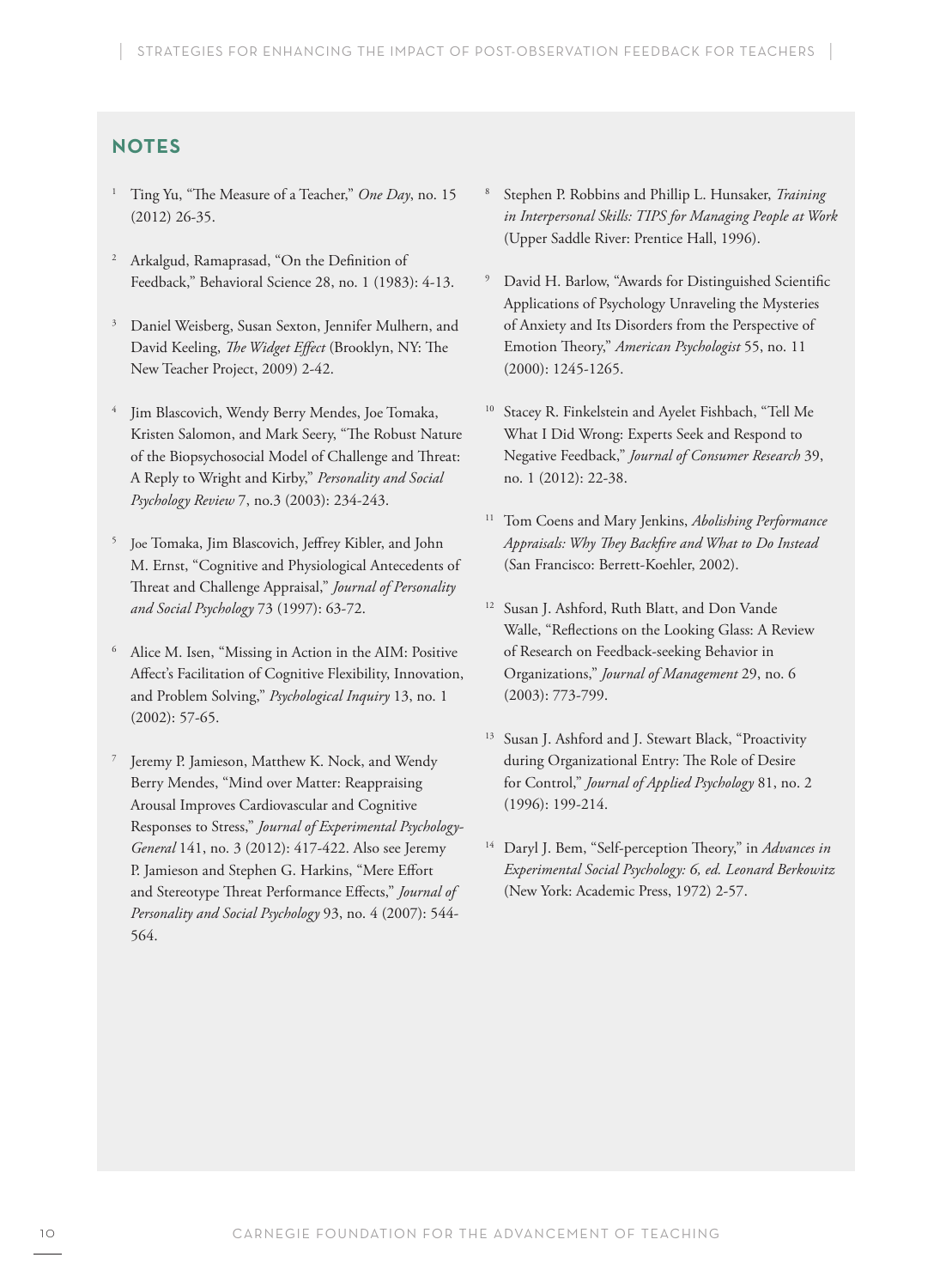# **Bibliography**

Ashford, Susan J., Ruth Blatt, and Don Vande Walle. "Reflections on the Looking Glass: A Review of Research on Feedback-seeking Behavior in Organizations." Journal of Management 29, no. 6 (2003): 773-799.

Ashford, Susan J., and J. Stewart Black. "Proactivity during Organizational Entry: The Role of Desire for Control." Journal of Applied Psychology 81, no. 2 (1996): 199-214.

Barlow, David H. "Awards for Distinguished Scientific Applications of Psychology Unraveling the Mysteries of Anxiety and Its Disorders from the Perspective of Emotion Theory." American Psychologist 55, no. 11 (2000): 1245- 1265.

Bem, Daryl J. "Self-perception Theory," in Advances in Experimental Social Psychology: 6, edited by Leonard Berkowitz, 2-57. New York: Academic Press, 1972.

Blascovich, Jim, Wendy Berry Mendes, Joe Tomaka, Kristen Salomon, and Mark Seery. "The Robust Nature of the Biopsychosocial Model of Challenge and Threat: A Reply to Wright and Kirby." Personality and Social Psychology Review 7, no. 3 (2003): 234-243.

Coens, Tom, and Mary Jenkins. Abolishing Performance Appraisals: Why They Backfire and What to Do Instead. San Francisco: Berrett-Koehler, 2002.

Finkelstein, Stacey R., and Ayelet Fishbach. "Tell Me What I Did Wrong: Experts Seek and Respond to Negative Feedback." Journal of Consumer Research 39, no. 1 (2012): 22-38.

Isen, Alice M. "Missing in Action in the AIM: Positive Affect's Facilitation of Cognitive Flexibility, Innovation, and Problem Solving." Psychological Inquiry 13, no. 1 (2002): 57-65.

Jamieson, Jeremy P., and Stephen G. Harkins, "Mere Effort and Stereotype Threat Performance Effects." Journal of Personality and Social Psychology 93, no. 4 (2007): 544-564.

Jamieson, Jeremy P., Matthew K. Nock, and Wendy Berry Mendes. "Mind over Matter: Reappraising Arousal Improves Cardiovascular and Cognitive Responses to Stress." Journal of Experimental Psychology-General 141, no. 3 (2012): 417-422.

Ramaprasad, Arkalgud. "On the Definition of Feedback." Behavioral Science 28, no. 1 (1983): 4-13.

Robbins, Stephen P., and Phillip L. Hunsaker. Training in Interpersonal Skills: Tips for Managing People at Work. Upper Saddle River: Prentice Hall, 1996.

Tomaka, Joe, Jim Blascovich, Jeffrey Kibler, and John M. Ernst. "Cognitive and Physiological Antecedents of Threat and Challenge Appraisal." Journal of Personality and Social Psychology 73 (1997): 63-72.

Weisberg, Daniel, Susan Sexton, Jennifer Mulhern, and David Keeling. The Widget Effect. Brooklyn, NY: The New Teacher Project, 2009.

Yu, Ting. "The Measure of a Teacher." One Day, no. 15 (2012): 26-35.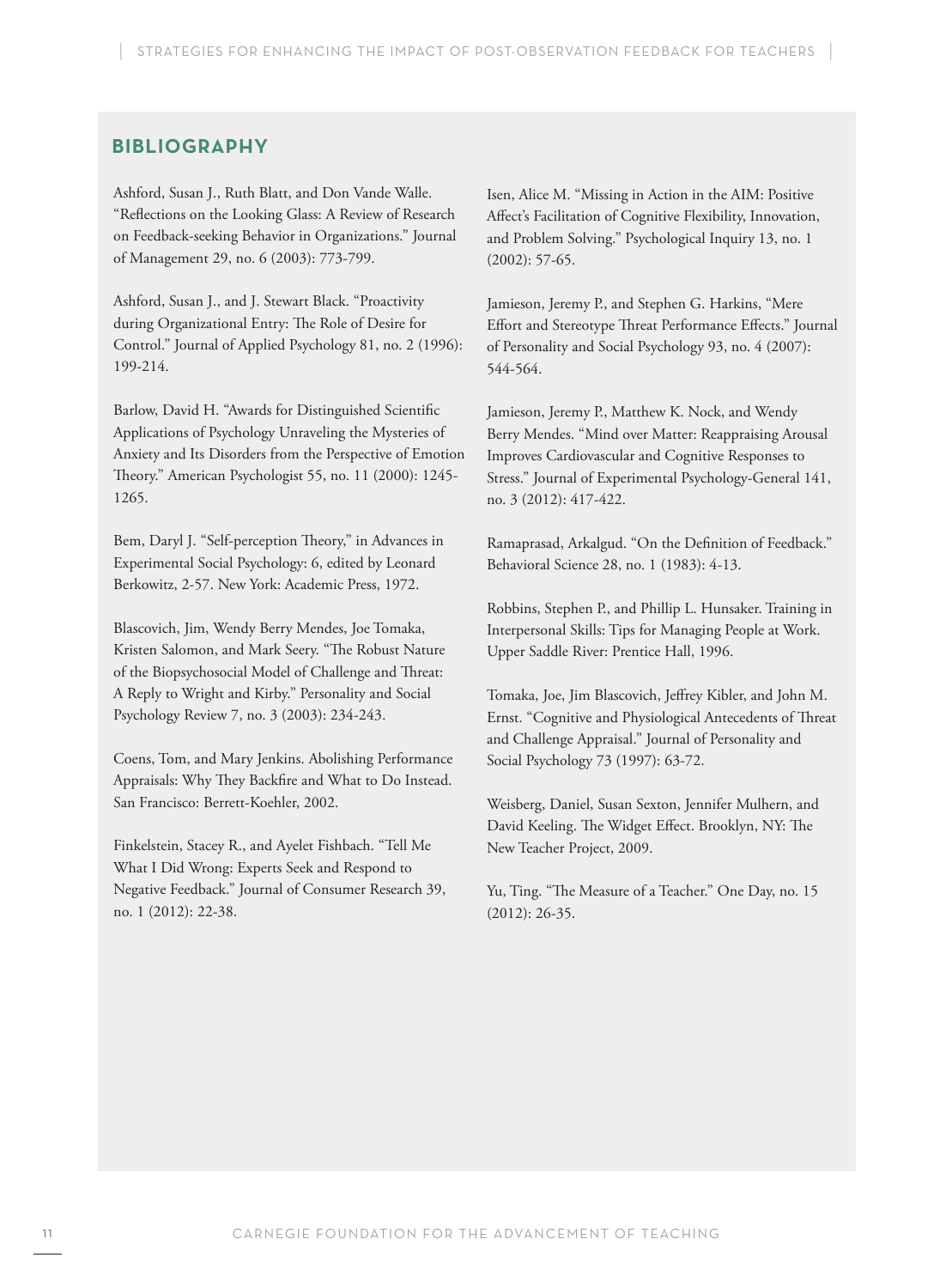

# **FEEDBACK CONVERSATION PROTOCOL Principal**

Teacher Principal

# A. Warm and Clear Opening

- $\Box$  1. Principal Acknowledges Teacher's Time.  *Thanks for meeting with me.*
- $\Box$  2. Principal asks Teacher for the Lesson's Aim.  *What was the goal for the lesson plan?*  Teacher Clearly States Lesson Aim.
- $\Box$  3. Principal asks Teacher for the Aim of this Conversation.  *What would you like to get out of this conversation?*  Teacher Clearly States Aim for this Conversation.

Notes on the Teacher's Aims for the Lesson Plan and Conversation *Prompts for clarification: Can you elaborate on that? Can you give me an example? Can you say more? What do you mean by…?*

# **Key**

Green text: Teacher's prompt Principal text: Principal's prompt *Italicized gray text* indicate suggested talking points **Purple boxes indicate note-taking space**  $\Box$  Check boxes as conversation progresses

- $\Box$  4. Principal Paraphrases and Affirms the Teacher's (1) Aim of the Lesson and (2) Aim for this Conversation.  *Your lesson aim was {LESSON AIM} and by the end of the conversation you would like to {CONVERSATION AIM}.*
- $\Box$  5. Principal Clearly States their Goal for this Conversation.  *That's helpful. For me, by the end of the conversation, I would like to {PRINCIPAL'S AIM FOR THE CONVERSATION}…*

# B. Focus on What's Going Well

- $\Box$  6. Principal Begins by Asking Teacher to Reflect on What Went Well.  *What do you think went well during the lesson plan? What were students doing well?*
- $\Box$  7. Teacher Reflects on What Went Well.
- $\Box$  8. Principal Paraphrases What the Teacher Identifies as Going Well.  *It sounds like what you think went well were {POSITIVES TEACHER MENTIONED in Step 6}...*
- **p.** Principal Comments on Concrete, Specific Things That Went Well.  *In addition to what you mentioned, I noticed {POSITIVES}…*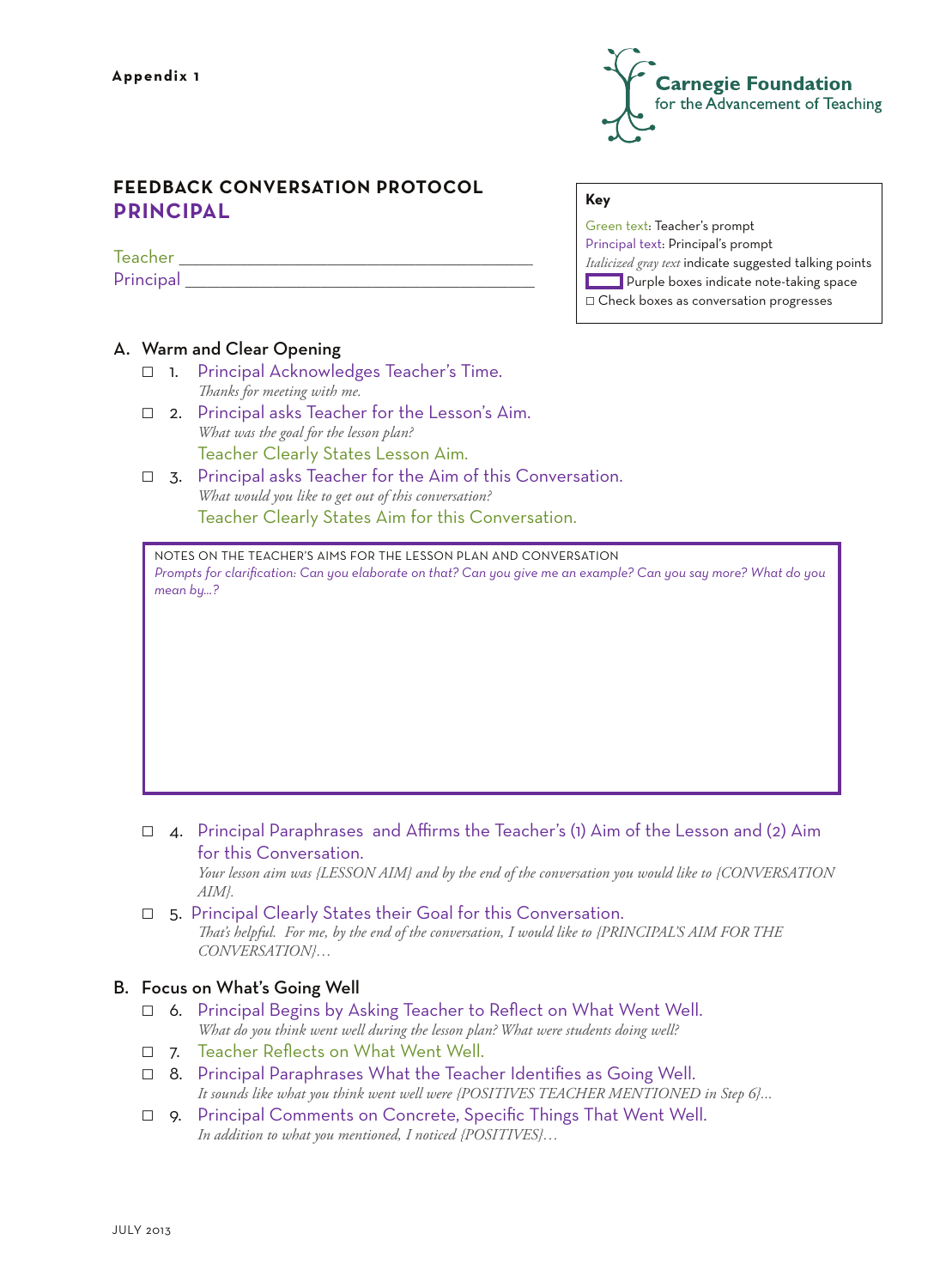#### **Appendix 1**

## C. Identify Challenges Facing the Teacher

- □ 10. Principal Transitions Conversation to Reflection of Areas for Improvement. *What are some things you feel could have gone better? What were student actions that indicate a need for improvement?*
- 11. Teacher Reflects on Areas for Improvement or Challenges.

#### ideas for improvement

*Prompts for clarification: Can you elaborate on that? Can you give me an example? Is this challenge important to you because...?*

12. Principal Paraphrases Teacher's Challenges.  *It sounds like what's challenging you is X, Y, and Z., is this right?*

#### D. Generate Ideas for Addressing Teacher's Challenges

□ 13. Principal Offers Ideas and Resources for Addressing the Teacher's Challenges from

# Step 11.

 *Let's approach these challenges you mentioned one by one. Let's start with X. What do you think about {SUGGESTION}, etc…*

# E. Identify Other Areas for Improvement

14. Principal Offers Ideas on Other Opportunities for Growth Grounded in Evidence.  *I observed {OPPORTUNITY FOR IMPROVEMENT} in your classroom. Help me understand what happened there. What do you think about trying {IDEA}?*

#### F. Prioritize Next Steps

 $\Box$  15. Teacher and Principal Review Ideas for Change and Assign Priority.

notes on next steps

One thing Teacher will try DIFFERENTLY TOMORROW:

# G. End Positively

- $\Box$  16. Principal Asks if This Conversation Was Helpful?
	- Teacher Gives Principal Feedback on What Worked.
- □ 17. Principal Make a Final Positive Statement/Recognizes Growth and Progress.
- $\Box$  18. Thanks You for Time and Insights.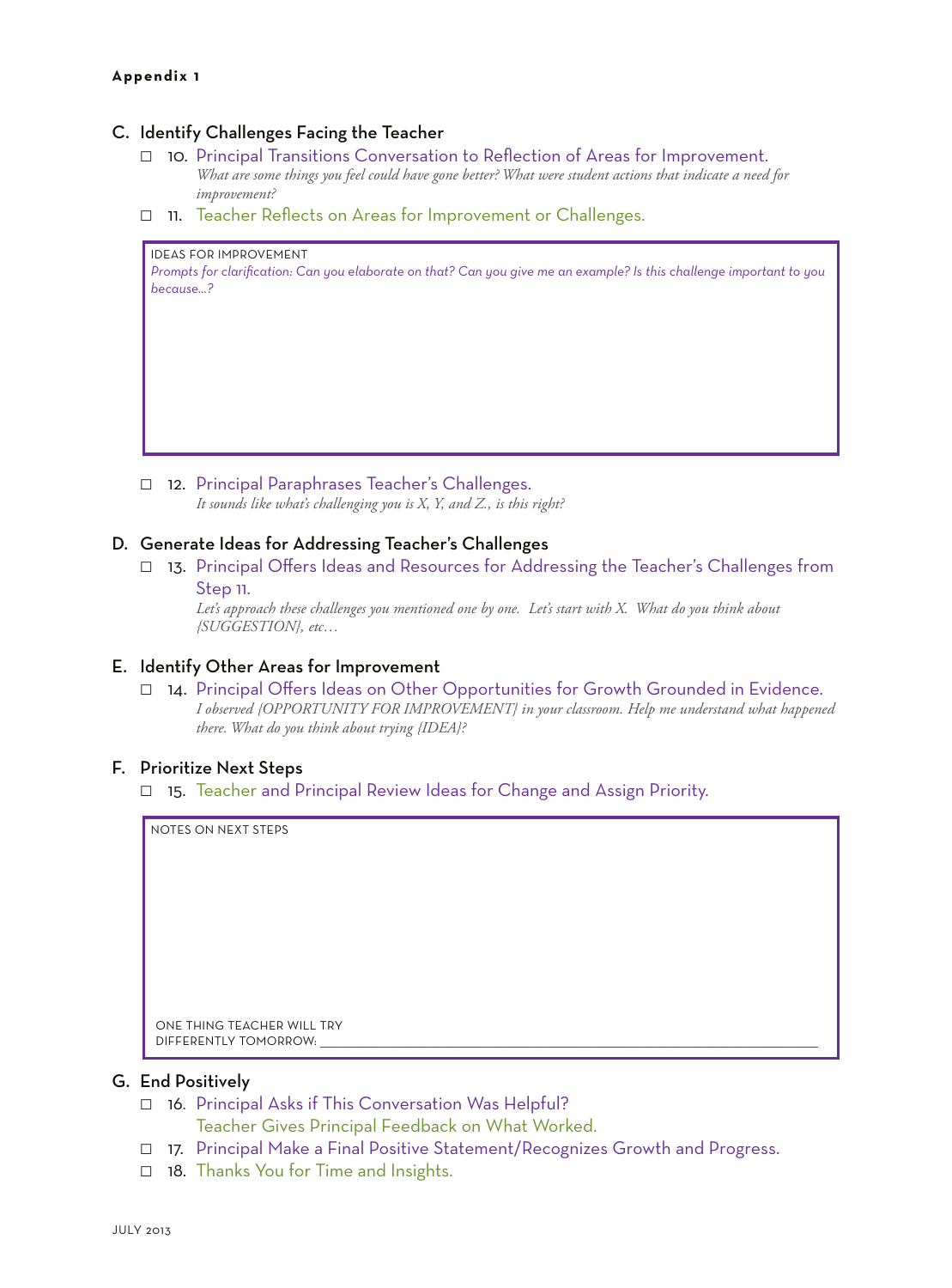

# **FEEDBACK CONVERSATION PROTOCOL TEACHER**

 ${Teacher}$ Principal and the set of  $\Gamma$ 

# **Key**

Green text: Teacher's prompt Principal text: Principal's prompt *Italicized gray text* indicate suggested talking points Green boxes indicate note-taking space  $\Box$  Check boxes as conversation progresses

# A. Warm and Clear Opening

- 1. Teacher Acknowledges Principal's Time.  *Thanks for meeting with me.*
- $\Box$  2. Principal asks Teacher for the Lesson's Aim. Teacher Clearly States Lesson Aim.  *My aim for the lesson was {LESSON AIM}.*
- $\Box$  3. Principal asks Teacher for the Aim of this Conversation. Teacher Clearly States Aim for this Conversation. *In this conversation I am looking forward to {AIM FOR FEEDBACK CONVERSATION}.*
- $\Box$  4. Principal Paraphrases and Affirms the Teacher's (1) Aim of the Lesson and (2) Aim for this Conversation.
- $\Box$  5. Principal Clearly States their Goal for this Conversation.

Notes on the PRINCIPAL'S GOALS for the Conversation *Prompts for clarification: Can you elaborate on that? Can you give me an example? Can you say more? What do you mean by…?*

# B. Focus on What's Going Well

- $\Box$  6. Principal Begins by Asking Teacher to Reflect on What Went Well.
- 7. Teacher Reflects on What Went Well.  *I noticed students were...*
- □ 8. Principal Paraphrases What the Teacher Identifies as Going Well.
- **p.** 9. Principal Comments on Concrete, Specific Things That Went Well.

Notes on the PRINCIPAL'S GOALS for the Conversation *Prompts for clarification: Can you elaborate on that? Can you give me an example? Can you say more? What do you mean by…?*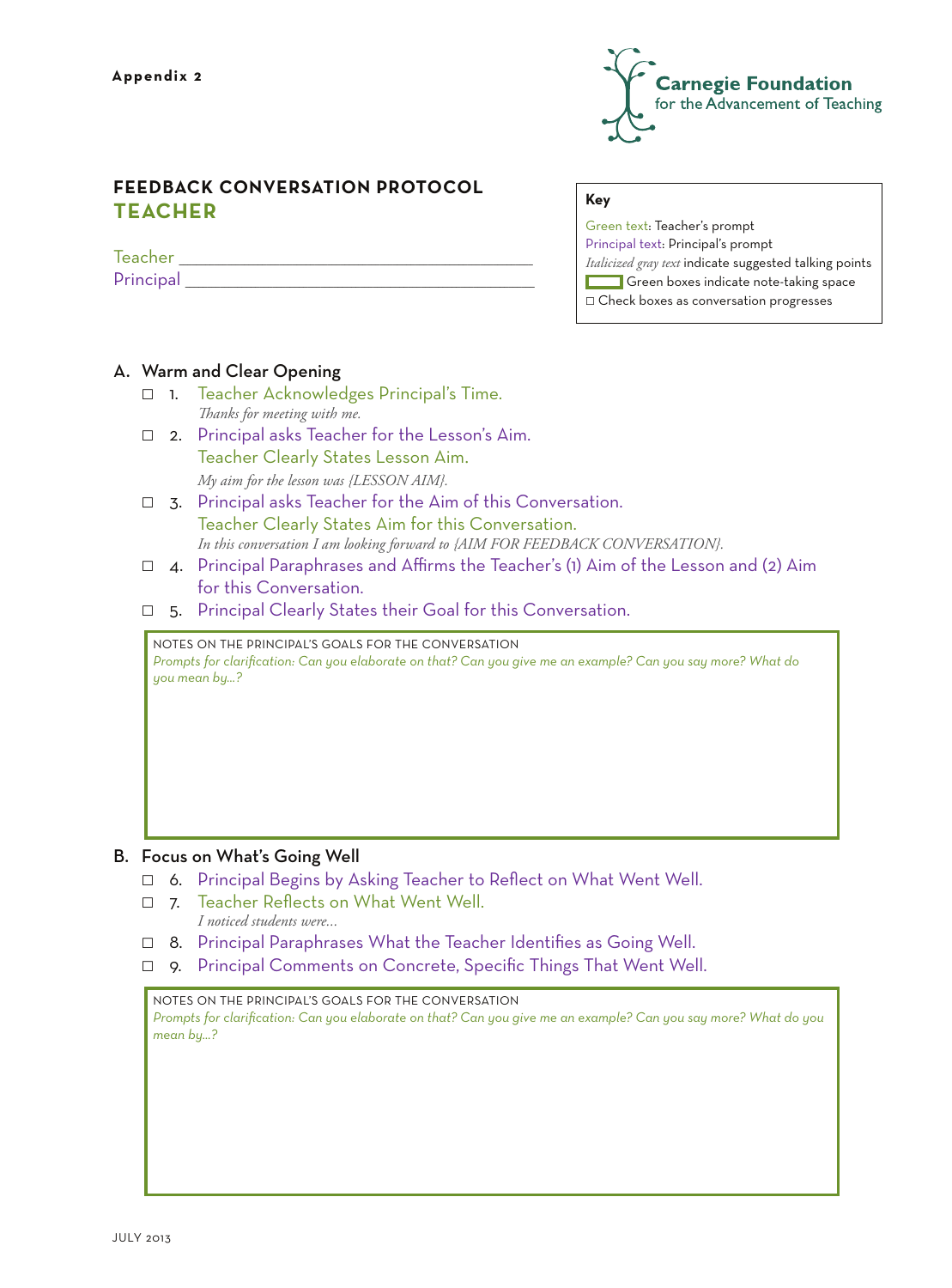## **Appendix 2**

# C. Identify Challenges Facing the Teacher

- $\Box$  10. Principal Transitions Conversation to Reflection of Areas for Improvement.
- 11. Teacher Reflects on Areas for Improvement or Challenges. *Some areas for improvement I feel I could work on... I would like some help addressing student actions such as...*
- □ 12. Principal Paraphrases Teacher's Challenges.  *It sounds like what's challenging you is X, Y, and Z., is this right?*

# D. Generate Ideas for Addressing Teacher's Challenges

□ 13. Principal Offers Ideas and Resources for Addressing the Teacher's Challenges from Step 11.

# ideas for improvement

*Prompts for clarification: Can you elaborate on that? Can you give me an example? Is this challenge important to you because...?*

### E. Identify Other Areas for Improvement

14. Principal Offers Ideas on Other Opportunities for Growth Grounded in Evidence.

notes on next steps One thing Teacher will try

### F. Prioritize Next Steps

DIFFERENTLY TOMORROW:

 $\Box$  15. Teacher and Principal Review Ideas for Change and Assign Priority.

## G. End Positively

- $\Box$  16. Principal Asks if This Conversation Was Helpful? Teacher Gives Principal Feedback on What Worked. *My goal for this conversation was {CONVERSATION AIM} and I appreciated your {SPECIFIC FEEDBACK}.*
- □ 17. Principal Make a Final Positive Statement/Recognizes Growth and Progress.
- $\Box$  18. Thanks You for Time and Insights.